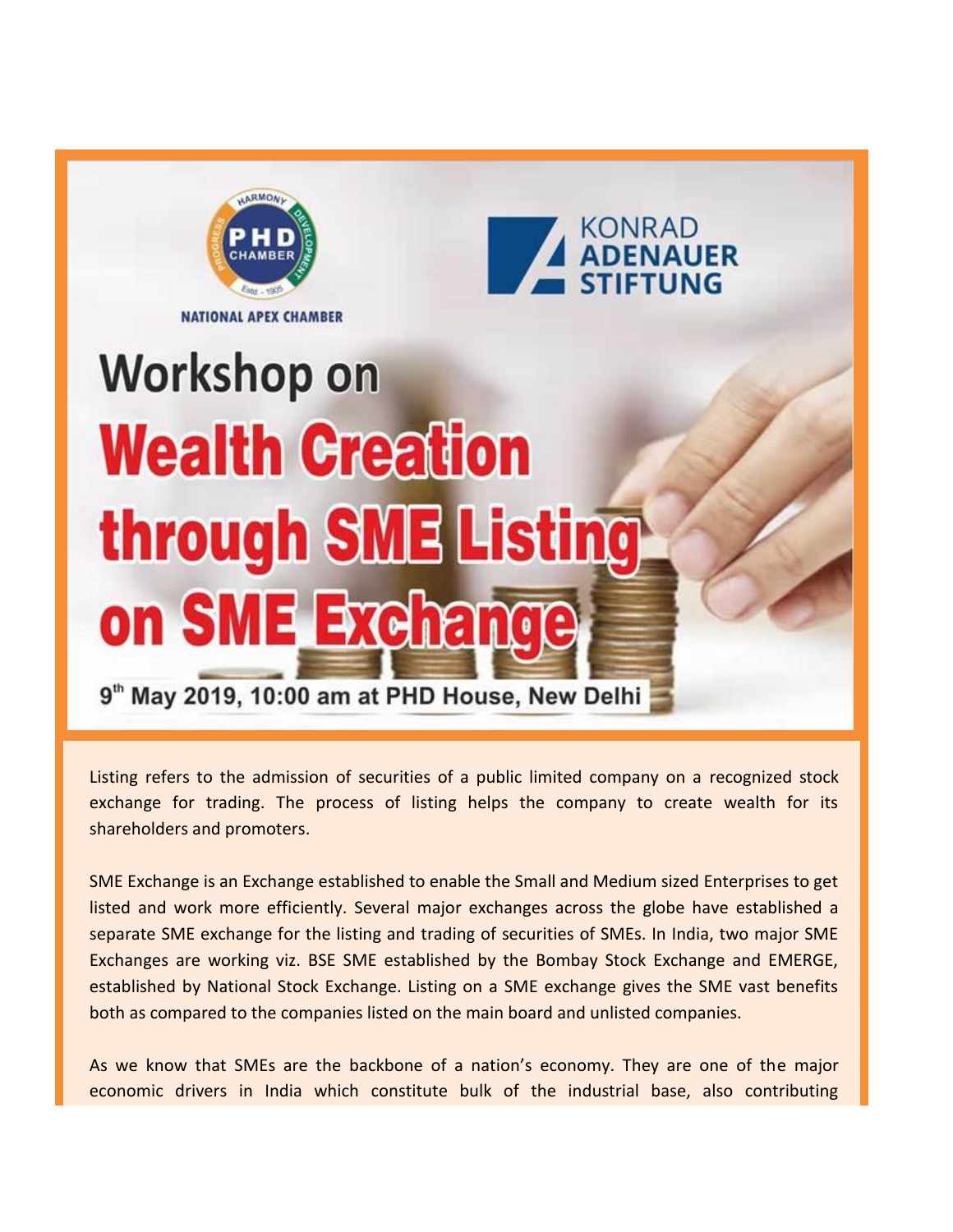significantly to the exports and GDP. However, owing to paucity of low cost debt, SMEs face perennial challenges in raising low cost funds. Access to capital financing through the listing route can help the SMEs tide over the challenges of funding and also create wealth for the promoters and shareholders.

Against this backdrop, under PHD KAS project, PHD Chamber of Commerce and Industry is organising a **"Workshop on Wealth Creation through SME Listing on SME Exchange "** on 9th May 2019 at 10:00 am at PHD House, New Delhi.

**Objective of the Workshop -** The main objectives of this workshop are to create awareness about the importance of listing of shares on Stock Exchanges and to sensitise SMEs about the following:

- **The benefits of SME Listing**
- **Wealth Creation through Listing**
- **•** Pre requisites of Listing

#### **Registration Fees – Rs 1000/- (plus 18% GST)**

#### **(Fees will include Tea/Coffee/Refreshments, Lunch and study material)**

You are requested to kindly confirm your participation by sending us a duly filled in Response Slip which is appended herewith by mailing at [kanchanzutshi@phdcci.in;](mailto:kanchanzutshi@phdcci.in) [mithilesh@phdcci.in;](mailto:mithilesh@phdcci.in) [parul.batra@phdcci.in;](mailto:parul.batra@phdcci.in) **Prior confirmation is essential as per the below format at the earliest enabling us to make necessary arrangements.** 

Yours Sincerely

**Ms.Kanchan Zutshi Secretary** PHD Chamber of Commerce & Industry

---------------------------- **Response Form** -----------------------------